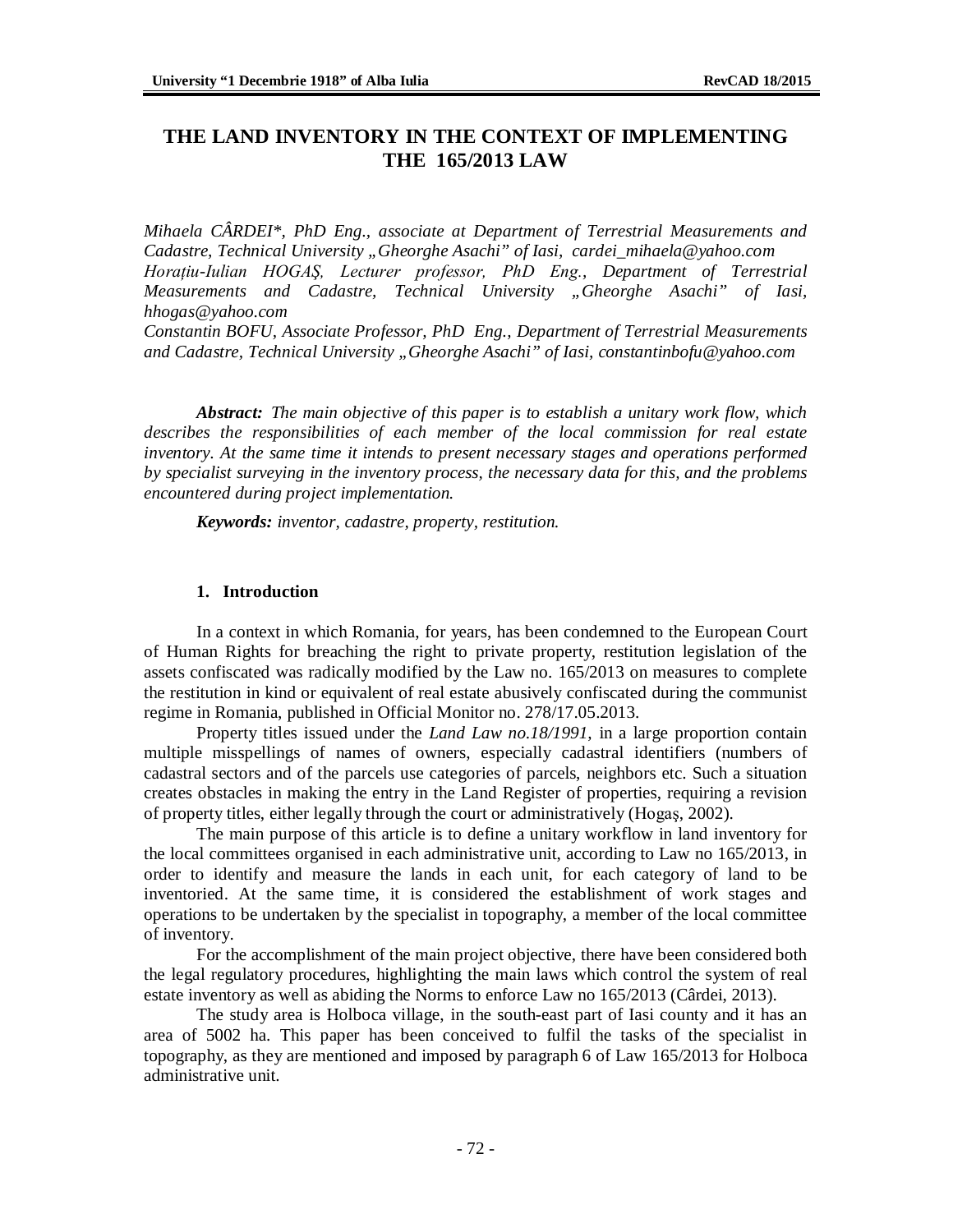### **2. The members of the local committee for land inventory**

The local committee for land inventory is formed according to the order of the prefect for each administrative unit. The responsibilities of the local committee members are established according to the specific tasks provided by the enforcement norms for Law no 165/2013. In what follows we present in detail the inventory process and the responsibilities of each member of Local Committee for Inventory.

a. *the representative of the prefect's office* calls the committee for meetings every time there is required, thus the inventory process should be accomplished within the terms established by Law no 165/2013.

b. *the mayor of the administrative unit* provides the logistics and necessary work facilities for the local committee.

c. *the secretary of the administrative unit* provides the appendix and the decisions made by the county committee on land funds regarding the validated areas, making clear which are the regions for which there have been issued property titles, ownership certificates.

d. *the topographic specialist* is responsible for identifying the crop lands and other land parcels according to the existing cadastral map, to digitize the photogrammetric mapping, to show the limits of the fields in the inventory in a closed polyline, in the 1970 national stereographic system of recording in dxf format.

e. *the cadastral office representative* guides the local committee from the technical point of view and provides the following cartographic products in digital format.

### **3. The responsibilities of the topographic specialist**

In order to accomplish the targets, the topographic specialist undertakes three different stages: documentation and information retrieval, make the field measurements and process data and elaborate the appendix according to the requirements of Law no 165/2013.

*A. Gather all the information on the lands which are object to inventory.* 

Information provided by Law 165/2013 are the the following:

- the Database and Digital Archive for Property Titles - DDAPT;

- the inventory of public domain of the territorial administrative unit;

- the inventory of private domain of the territorial administrative unit;

- the information form by the authorities and public institutions which administer the lands of public or private property of the state.

- the orthophotomap, edition 2010.

All such information collected from institutions was incomplete, or was wrong, so was needed to take each of them and restore the database.

Information required to complete the project:

- agricultural register 2013;
- owners register and parcel (1989);
- property titles which have not been found in DDAPT;
- -others ownership documents;
- site plans and cadastral delimitation;
- documentation executed according to HG 834/1991 and approved by OCPI;
- the inventory of private domain redone according to reality.

-transposition of analog information received from the authorities and public institutions which administer the lands of public or private property of the state, into digital format;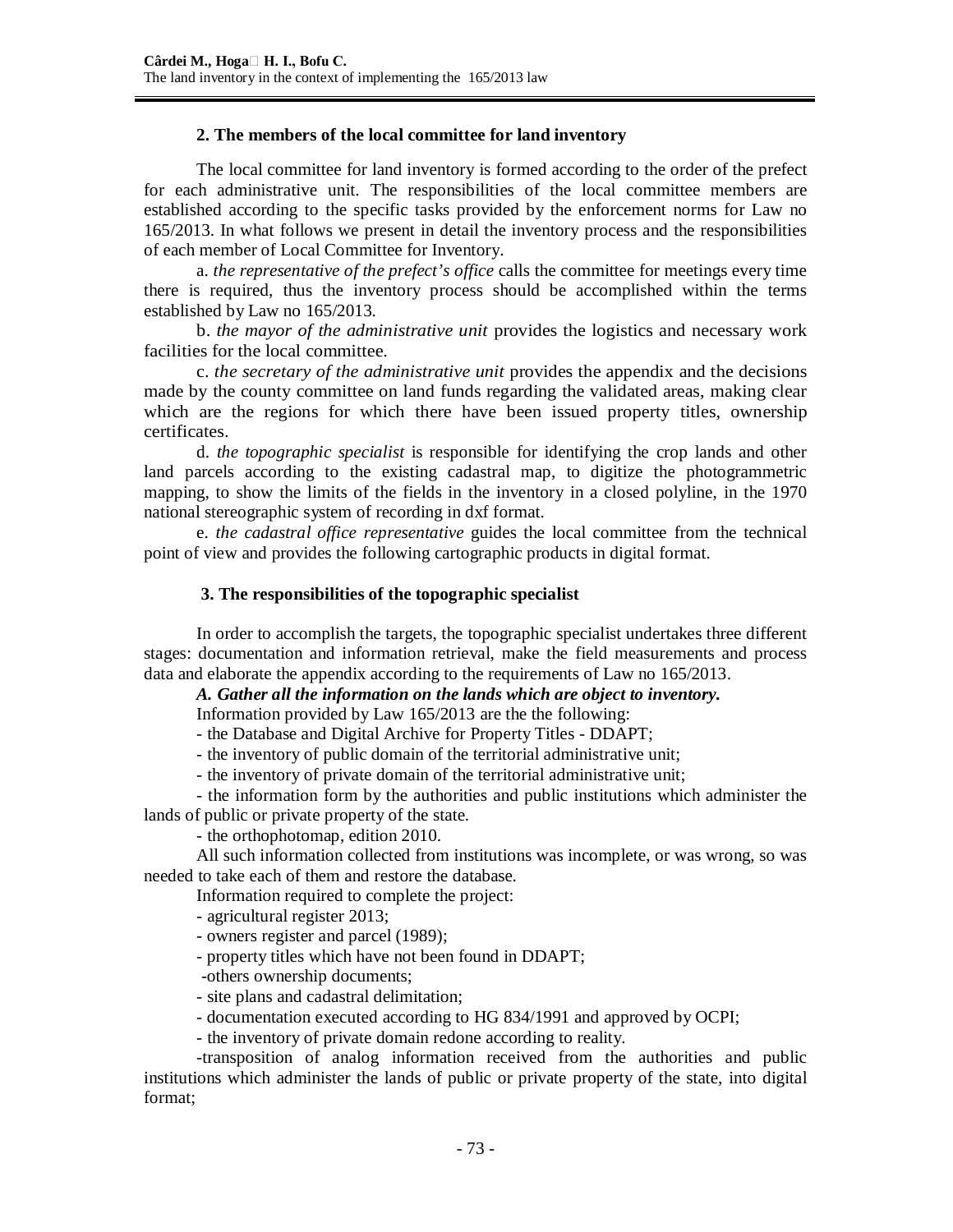a la

- the cadastral plan at 1:2000 and 1:10000 scale, edition 1989;

- digital cadastral plan, elaborated in 2013, through the topographic measurements performed with GPS technology and modern total station.

The data was given by the commune secretary together with the local committee of land funds as well as by the authorities and public institutions which administer the lands of public or private property of the state. With all this information was made a unitary database that includes information about all lands from the Holboca commune (Table 1).

| $+T$ |                                                 | $\blacktriangledown$ Cheie | Nr. Tp     | Proprietar                                                   | Parcela  | Suprafata | Tarla | Int/Ext | Cat Fol | Localitate | Parcelar $\approx$ 1 | Verif  | Observatii |
|------|-------------------------------------------------|----------------------------|------------|--------------------------------------------------------------|----------|-----------|-------|---------|---------|------------|----------------------|--------|------------|
|      | Edit 3-i Copy @ Delete                          |                            | 7915 69309 | <b>BACAUANU P AUREL</b>                                      | 752/20   | 12100 46  |       |         |         | Holboca    | 222                  | V      |            |
|      | Edit 3- Copy O Delete                           |                            | 216 69217  | COZIANU D VASILE PAUN<br>EUGENIA.ICHIM MARIA                 | 752/21/1 | 7073 46   |       |         |         | 1 Holboca  | 223                  | V      |            |
|      | Edit 3-i Copy @ Delete                          |                            | 2384 69451 | FILIP I. GHEORGHE                                            | 752/22   | 15893 46  |       |         |         | Holboca    | 224                  | V      |            |
|      | Edit 3-i Copy O Delete                          |                            | 6592 69031 | FILIP I DUMITRU                                              | 752/23   | 4961 46   |       |         |         | 1 Holboca  | 225                  | V      |            |
|      | Edit <b>3-i</b> Copy <b>O</b> Delete            |                            | 210 69216  | <b>LEAHU D GHEORGHE</b>                                      | 752/25/1 | 9238 46   |       |         |         | Holboca    | 226                  | V      |            |
|      | Edit 3-i Copy O Delete                          |                            | 6575 69028 | FILIP   DUMITRU II                                           | 752      | 11878 46  |       |         |         | 1 Holboca  | 226                  | V      |            |
|      | Edit <b>3.</b> Copy <b>O</b> Delete             |                            | 6601 69033 | <b>IONITA GH ELENA LEAHU D</b><br>GHEORGHE.TIBICHI MARIA.DUM | 752      | 1400 46   |       |         |         | Holboca    | 227                  | V      | 762        |
|      | Edit 3 Copy O Delete                            |                            | 8005 69331 | <b>JITARU P DUMITRU</b>                                      | 752/27   | 7560 46   |       |         |         | 1 Holboca  | 228                  | $\vee$ |            |
|      | Edit 3-i Copy @ Delete                          |                            | 7160 69906 | AMIHAESEI V. GHEORGHE                                        | 752/28   | 5683 46   |       |         |         | Holboca    | 229                  | V      |            |
|      | Edit 3- Copy O Delete                           |                            | 253 69227  | CHIORESCU P<br>EUGENIA, DRAGUSIN T EMIL                      | 752/29/1 | 12600 46  |       |         |         | 1 Holboca  | 230                  | $\vee$ |            |
|      | Edit 3 Copy @ Delete                            |                            | 2994 69651 | COZIANU C. CONSTANTIN                                        | 752/29/2 | 2614 46   |       |         |         | Holboca    | 231                  | V      |            |
|      | Edit <b>3.</b> Copy O Delete                    |                            | 6475 68994 | CIOBANU VASILCA.CIOBANU<br>VIOREL CIOBANU ELENA.MOLDO        | 752/85/3 | 10592 46  |       |         |         | 1 Holboca  | 232                  | V      |            |
|      | Edit 3-i Copy @ Delete                          |                            | 7183 69915 | CRETEANU ANICAA.ROMANESCU<br>ZAVASTITA                       | 752/86   | 12500 46  |       |         |         | Holboca    | 233                  | V      |            |
|      | □ <b><i>D</i></b> Edit <b>3-i</b> Copy ● Delete |                            | 2853 69596 | NEDELCU I. PETRU NEDELCU<br>AGLAIA SAUCIUC AURICA            | 752/62   | 18000 46  |       |         |         | 1 Holboca  | 234                  | $\vee$ |            |
|      | Edit 3. Copy O Delete                           | 2371                       | 69444      | <b>BOBOC C. MARIA</b>                                        | 752/2/34 | 7600 46   |       |         |         | Holboca    | 235                  | V      |            |
|      | Edit 3 Copy O Delete                            |                            | 6485 69003 | <b>TUDORACHE C MITRITA</b>                                   | 752/62   | 6300 46   |       |         |         | 1 Holboca  | 236                  | V      | 69618      |

#### Table 1 - The database of the Holboca commune

Using this database were made parceling plans for each field from unincorporated area, and digital cadastral plans for of all 7 villages.

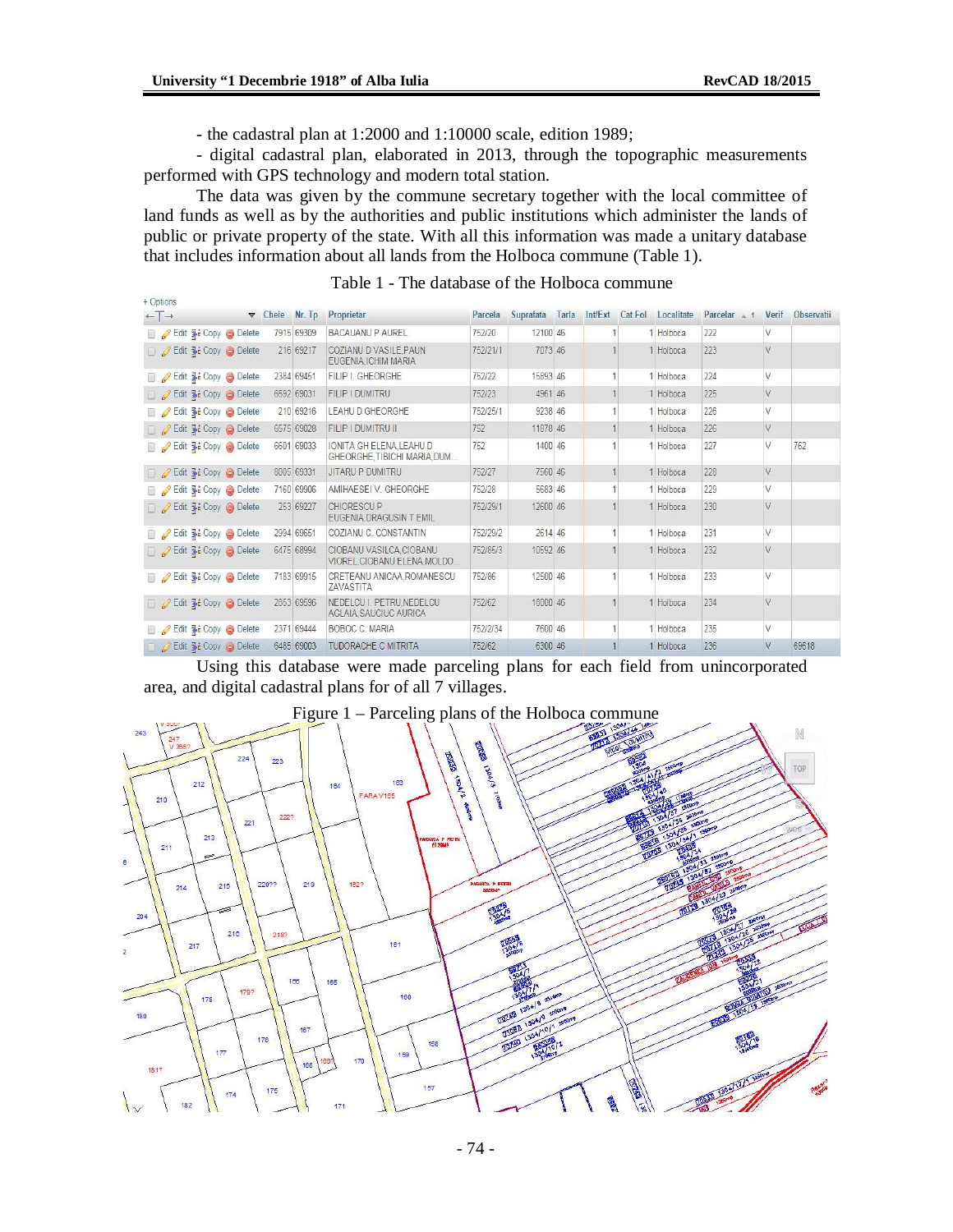### *A.1. Inventory of the restituted lands*

The measurement specialist will make an inventory of the land restituted in property titles or ownership certificates first in the cultivated land area, then in the cadastral district, based on the information provided by the administrative unit secretary and using the IT application for the property titles.

For the property titles issued in the administrative unit under inventory but placed in another unit, the specialist will fill in a different table, as a copy of this document and hand it in to the measurement specialist of that particular unit where the inventory of those lands will be undertaken.

### *A.2. Inventory of the non-cultivated lands which cannot be restituted*

The measurement specialist identifies and makes an inventory of the non-cultivated lands (river banks, roads, channels, railroads, so on) which cannot be restituted according to the updated inventories of the public and private goods in the unit, provided by the secretary as well as to the information given by the authorities and public institution regarding the noncultivated lands which cannot be restituted but are administered (river banks, channels, railroads, so on) including the official papers proving the property/administration rights. In order to properly identify these lands, the authorities and public institutions have to send to the local committee all the information they have on the lands which are subject to inventory (article 8 in the Norms).

### *A.3. Inventory of the cultivated lands from public or private property, with or without investment and administered by different authorities or public institutions*

The State Domains Agency (DSA), according to the Norms, is obliged to provide the committee with all the dimensions and limits of the fields it administers, identified as closed polylines, according to the national system, in dxf format, including the papers which prove the administration right.

Other authorities and public institutions (such as Forestry Office in Iasi, Iasi County Council, the National Company of Railroads) should provide all the information they have on the lands, cultivated, with or without investments in the public or private property, held under administration, including the papers which prove the right to administer or own them.

### *A.4. Inventory of the cultivated lands in the private or public property of the state, with or without investments and administered by research institutes.*

In Holboca commune there is one research centre, namely the Research and Cattle Breeding Centre which has the obligation to provide the committee with all the information they have on the agricultural lands, with or without investment from the public and private property, under administration, including the papers to prove the property/administration right.

## *A.5. Inventory of the forest lands owned by the state*

Hence, the National Forest Service - Romsilva, according to the Norms, has to provide to the committee a presentation of the forest lands owned by the state and found under their administration, highlighted on environment maps in 1:5000 or 1:10000 scale, as scans in .tif or .jpg format. For the forest lands which are not included in restitution, the National Forest Service - Romsilva will mention the surface and the legal grounds for being excepted. In a system of GIS mapping the information provided by the National Forest Service – Romsilva, the measurement specialist will identify and place the lands in their cadastral district.

### *A.6. Inventory of the lands occupied by crops*

The administrative unit secretary gives to the measurement specialist the situation of the cultivated lands in the village, mentioning the private or state ownership titles which might be subject to restitution.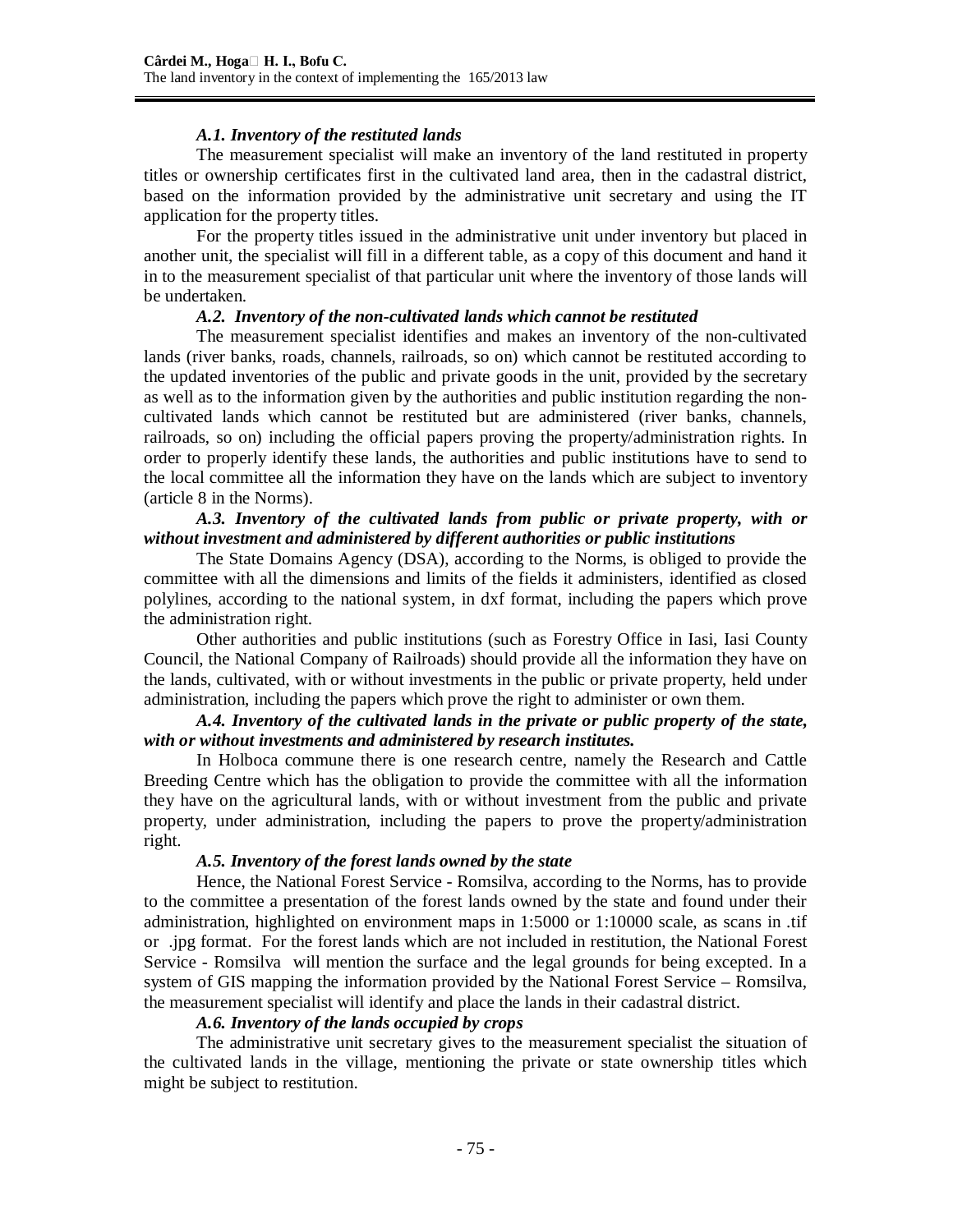#### *A.7. Identify and locate the lands in the inventory*

The measurement specialist will identify and locate all the categories of lands previously inventoried, in their cadastral district, showing their position on the photogrammetric records, then these points will be correlated to the measurements they made during the stage of on site work in order to establish the borders of the cadastral districts and cultivated lands. For this purpose, the measurement specialist will make materials using the photogrammetric records, highlighting the lands according to the inventory categories.

For the lands in public or private ownership with investments, the measurement specialist will estimate the surface of the investment by going to the spot, during the stage of on site work.

#### *B. Measurements during the on site work stage*

In order to establish the borders of the lands under inventory, for each category mentioned by the law, there has been done on site work and measurements for all the elements present on the land: roads, railroads, channels, dams, so on.

The borders of the cadastral districts have been established according to the real situation. As initially the borders of the cadastral districts had been established by the National Centre for Geodesy and Cartography by vectorization, based on the photogrammetric records since 2005-2010, on a 1:5000 scale, the measurement specialist will establish these borders considering the real situation and proper measurements.

The measurement specialist will establish the borders of all the cultivated lands on site and will identify and correctly include the land parcel in the cadastral district. At the same time, he will identify by topographic means on site the necessary and sufficient elements (roads, railroads, channels, waters, forest edges, so on) required to split the lands and correctly render in digital format, on the photogrammetric records, the borders of the lands inventoried during the first stage.

#### *C. Make the appendix and the overall reports*

The norms for the enforcement of Law no 165/2013 include 9 appendix and overall reports which cover all the lands in the inventory, as follows: reserve of the local committee; agricultural lands within the administration unit, in public or private ownership, with or without investment and administered by public authorities and institutions; forest lands owned by the state; agricultural lands administered by research institutes and centres, with or without investment; pasture lands; other lands described as available for restitution; agricultural and forest lands which might be the object of property title restitution; agricultural lands, with or without investment, under the public or private ownership and administered by authorities, public institutions and research institutions or centres; the graphic addendum showing all the categories of lands mentioned in article 6, paragraph 2, Law no 165/2013.

Using all this data there have been conceived the appendix mentioned in the Norms for the enforcement of Law no 165/2013. The tables were conceived in collaboration with the specialized staff from Holboca commune hall and the graphic addendum was conceived by processing the descriptive data on the photogrammetric records. The final results were presented to the Local Inventory Committee, at the same time presenting in details the methods used and the project results.

Appendix no 7 includes all the lands which may be subject to reconstitution ownership right, representing the goal of all previous stages.(Table 2). In this table we see that the retroceded reserve of the commune is about 418 ha, which represents 8.35% of the total area of the commune.

Using of appendix no 7 was made the graphic appendix no 9, required by the law. In the drawing were represented by closed polylines land that belongs the appendix 2-6 and retroceded reserve (Appendix no 7, column 2) (Figure 2).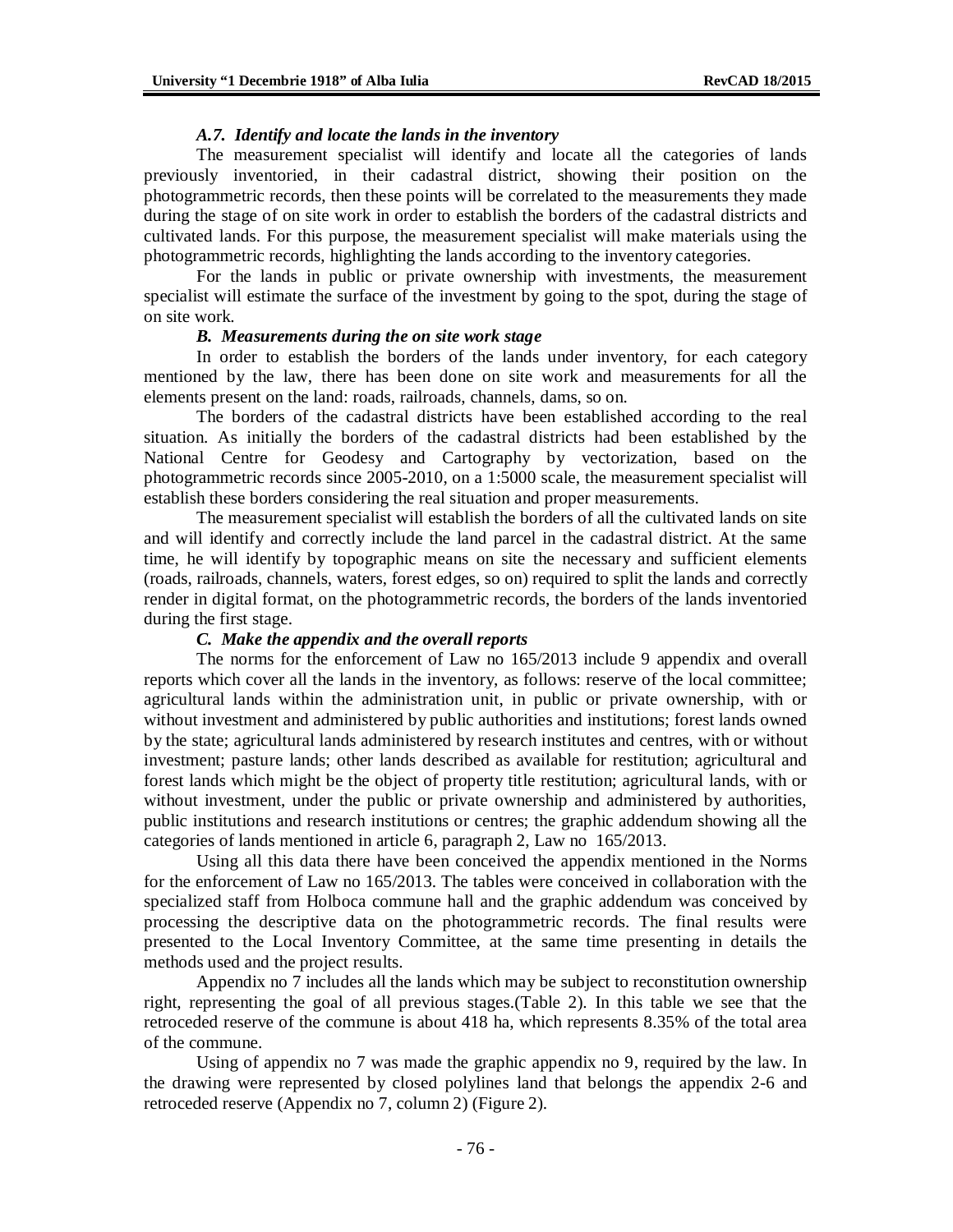| County                                                                                                             | Administrative - territorial unit |                                      |                                           | <b>Appendix no 7</b><br>from norms      |                                              |                                           |                                                  |                                                       |  |  |  |
|--------------------------------------------------------------------------------------------------------------------|-----------------------------------|--------------------------------------|-------------------------------------------|-----------------------------------------|----------------------------------------------|-------------------------------------------|--------------------------------------------------|-------------------------------------------------------|--|--|--|
| <b>SITUATIONS*</b><br>agricultural and forestry land which may be subject to reconstitution of the ownership right |                                   |                                      |                                           |                                         |                                              |                                           |                                                  |                                                       |  |  |  |
|                                                                                                                    |                                   |                                      |                                           |                                         |                                              |                                           |                                                  |                                                       |  |  |  |
| Nr. crt. I                                                                                                         | No<br>cadastral<br>sector         | Surface<br>retroceded<br>reserve *** | <b>Total surface</b><br><b>Appendix 2</b> | Total surface<br>Appendix 3**<br>- ha - | <b>Total surface</b><br>Appendix 4<br>- ha - | Total surface<br>Appendix 5<br>$-$ ha $-$ | <b>Total surface</b><br>Appendix 6<br>$-$ ha $-$ | <b>Total surface</b><br>Col $(2+3+4+5+6+7)$<br>- ha - |  |  |  |
| 0                                                                                                                  |                                   | 2                                    | 3                                         | 4                                       | 5                                            | 6                                         | 7                                                | 8                                                     |  |  |  |
| 1                                                                                                                  | 0                                 | 0.0000                               |                                           |                                         |                                              |                                           |                                                  | 0.0000                                                |  |  |  |
| 2                                                                                                                  |                                   | 46.2501                              | 148.7500                                  |                                         | 359.2354                                     | 84.1674                                   |                                                  | 638.4030                                              |  |  |  |
| 3                                                                                                                  | $\overline{2}$                    | 45.0816                              |                                           |                                         |                                              | 21.0690                                   |                                                  | 66.1506                                               |  |  |  |
| 4                                                                                                                  | 3                                 | 7.4671                               |                                           |                                         |                                              | 35.2996                                   |                                                  | 42.7667                                               |  |  |  |
| 5                                                                                                                  | 4                                 | 31.5861                              |                                           |                                         |                                              |                                           |                                                  | 31.5861                                               |  |  |  |
| 6                                                                                                                  | 5                                 | 80.5752                              |                                           |                                         |                                              | 32.9923                                   |                                                  | 113.5675                                              |  |  |  |
| 7                                                                                                                  | 6                                 | 0.0000                               |                                           | 116.3000                                |                                              |                                           |                                                  | 116.3000                                              |  |  |  |
| 8                                                                                                                  | 7                                 | 25.6345                              | 8.5400                                    |                                         |                                              |                                           |                                                  | 34.1745                                               |  |  |  |
| 9                                                                                                                  | 8                                 | 28.1553                              | 47.1514                                   |                                         |                                              |                                           |                                                  | 75.3067                                               |  |  |  |
| 10                                                                                                                 | 9                                 | 2.4609                               |                                           |                                         |                                              |                                           |                                                  | 2.4609                                                |  |  |  |
| 11                                                                                                                 | 10                                | 10.9944                              | 2.0334                                    |                                         |                                              |                                           |                                                  | 13.0278                                               |  |  |  |
| 12                                                                                                                 | 11                                | 49.5525                              | 64.7727                                   |                                         |                                              |                                           |                                                  | 114.3252                                              |  |  |  |
| 21                                                                                                                 | 20                                | 0.0000                               |                                           |                                         |                                              |                                           |                                                  | 0.0000                                                |  |  |  |
| 30                                                                                                                 | 29                                | 0.0000                               |                                           |                                         |                                              |                                           |                                                  | 0.0000                                                |  |  |  |
|                                                                                                                    | <b>Total UAT:</b>                 | 417.8374                             | 271.2476                                  | 116,3000                                | 359.2354                                     | 469.4620                                  | 0.0000                                           | 1634.0824                                             |  |  |  |

Figure 2 – Graphical representation of the areas from Holboca commune



## **4. Results and discussion**

**a. The layout and borders of the cadastral districts** were taken from the information provided by the cadastral office, later adjusted by digitization on the photogrammetric record under the following circumstances: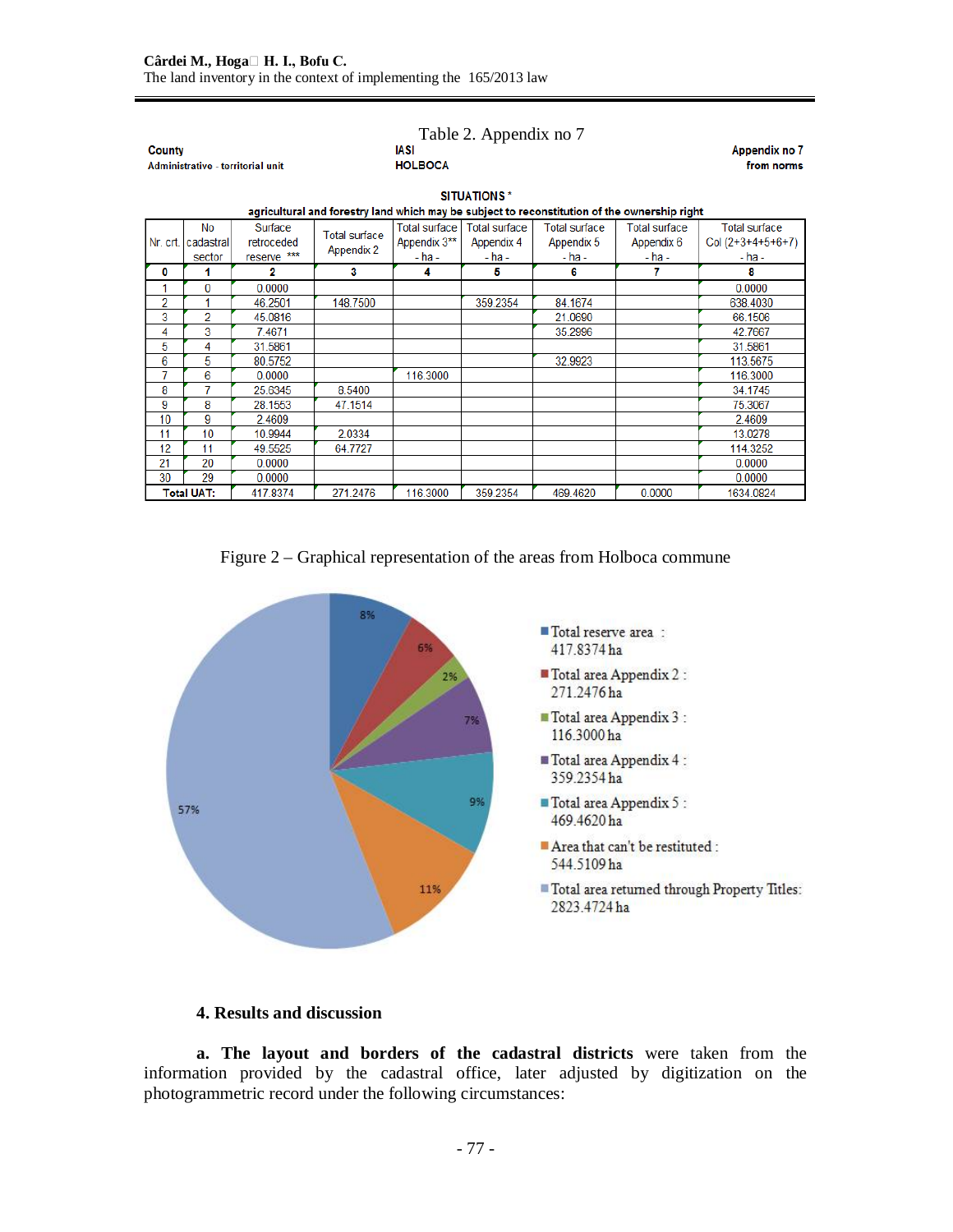- according to the water limits, as provided by Water Administration Office of Iasi county in dxf format;

- according to the digital layout of the lands owned by the Romanian state and administered by the National Railroad Company;

- according to the layout of the forest lands. Hence, the borders of the districts indicated by the Cadastral Office have not been correlated to these plans. Under these conditions, there could have been made many mistakes and confusions about the borders of the forest lands or pasture lands (agricultural lands) included in the forestry layout. Also, there have been corrected several errors in seeing different access roads throughout the forestry lands, access roads which can be seen on the photogrammetric records but are not visible in the inventory of roads in the forestry plans.

- according to the average width of the country road DJ 249A and the safety area according to the cadastral documentation received for the registration in the land register.

The surface of the parcels was estimated according to the borders and limits seen on photogrammetric records and the measurement done on site (roads, fences, channels, so on).

#### **b. Establishing the areas which are not subject to restitution**

The areas which are not subject to restitution have been delineated in drawings and they include the following lands:

- those related to water flows, as they have been provided in electronic format (format dxf) by the Water Resource Management Department, Iasi (WRMD). There have been discovered errors in the layout provided by the WRMD (areas covered by water which had not been included in the polygons – Orzeni spring), they had been sent to the attention WRMD due to the careful approach of the commune hall, the errors have been corrected and later confirmed by WRMD.

- those related to the railroads and their areas, as they have been provided by the Area Railroad Agency – Iasi in an .dxf file. As regards the surfaces owned by the Romanian state, we have to mention that there have been noticed overlapping areas, but the whole surface (overlapping or not) was included in the polygon for the areas which are not subject to restitution.

There have not been registered in the category of lands which are not subject to restitution other areas which are close to the commune or are privately owned, as confirmed by different types of property titles: concession, sale, legal court decisions, so on, about which we do not have any information.

#### **c. Positioning of the private properties**

The private properties registered under property titles have been approximately positioned using centroids representing the area written in the document and the number of the document, in separate lists for the forest lands and other categories of use. After the study of these characteristics is finished, there has been established the value of the land and it is written in column 4a in the addendum to Law no 165/2013. The data on the lands with forest vegetation were graphically correlated to the limits and borders in the mapping documents and other drawings (plans in tif format) provided by the Forestry Agency Iasi. The positioning was established according to the information written on the property titles and where the information was not sufficient, the positioning was done with the help of the staff working for the commune hall, the secretary, the deputy mayor and the mayor and his counsellor.

The information on 84 property titles has been excluded as they had been annulled in court sentences or because there are other property titles already issued and the information was confirmed by Holboca commune hall. There have not been taken into consideration the annulled or doubled property titles for the establishing of the lands subject to restitution.